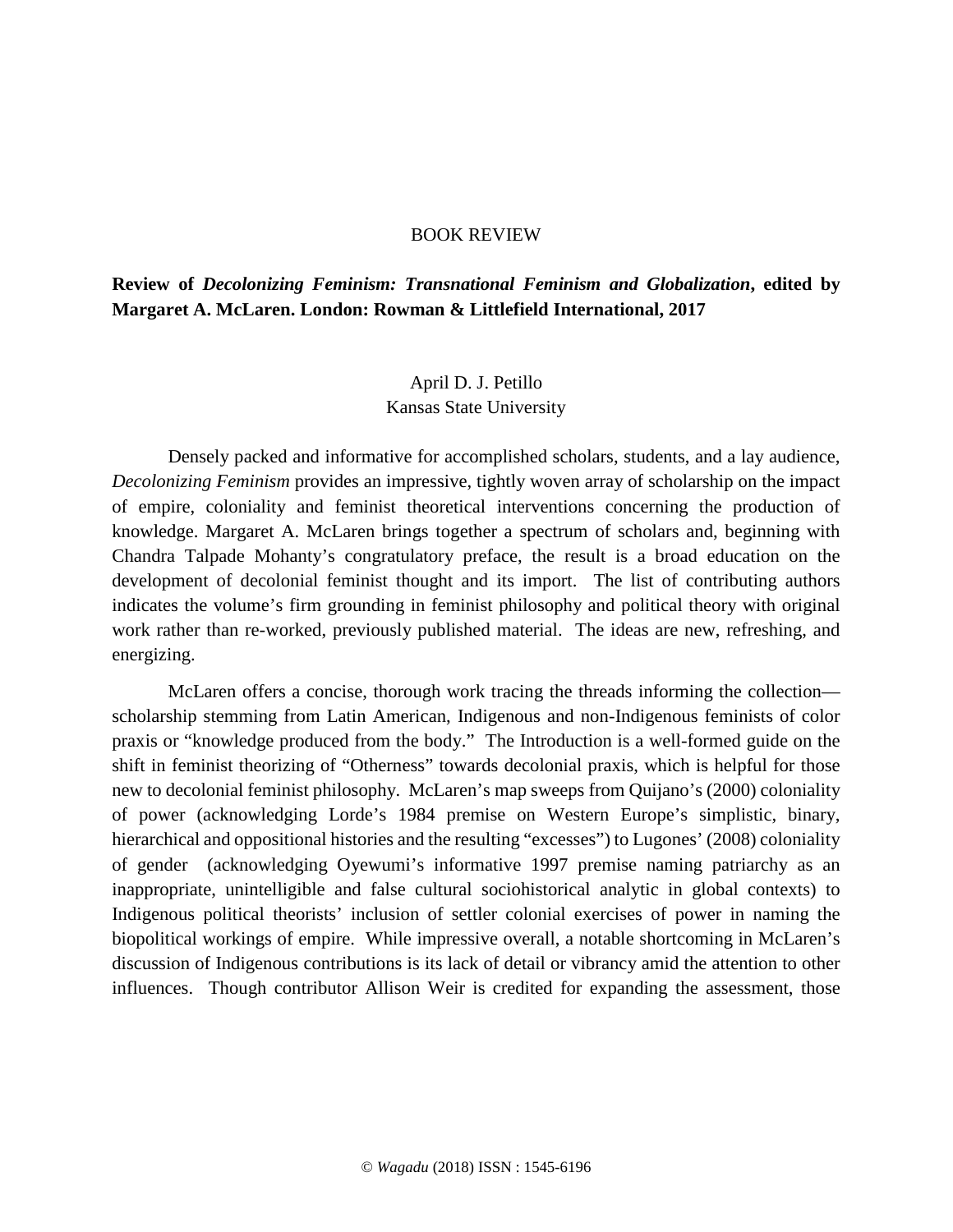engaged in Indigenous political theory, methodologies and anti-settler colonial scholarship will likely find this inadequate to properly locate Indigenous contributions to the decolonial thought detailed here. While this concern is somewhat addressed in later chapters, the impact of the lost opportunity begins in the Introduction and remains throughout.

Divided into four areas, the book embraces philosophy, political theory/critique and praxis-based case study. Part One, "Decolonizing Epistemologies, Methods, and Knowledges," effectively considers the violences of universalist feminist philosophies, pushing against complicit blaming of previous knowledge-producers while offering alternative options. Pohlhaus's "Knowing Without Borders and the Work of Epistemic Gathering" tasks the reader to "gather epistemology" aware of the embodied materiality of knowledge making and production. Doing so, we might address the discord that Alcoff highlights in the preceding chapter where the assertion is that decolonizing philosophy requires doing philosophy differently.

Part Two, "Re-thinking Rights," includes philosophical case studies taking up rights as a decolonizing project. Bueno-Hansen and Falcón's "Indigenous/Campesina Embodied Knowledge, Human Rights Awards, and Lessons for Transnational Feminist Solidarity" solidly addresses the limits and inherent problems of transnational feminist solidarity practices initiated by global North actors. This contribution reads more as ethnography than philosophy, highlighting how this striking shift to praxis might have benefitted from a contextual signpost. McLaren's chapter on transnational approaches to "Women's Rights as Human Rights" ("Decolonizing Rights") offers a strong analysis of how the rights discourse might address its own limitations. Its positioning, however, detracts from its intended impact.

The third part of the book, "Citizenship and Immigration: The Space Between," extends the rights discourse to belonging/not-belonging as conferred by a State and/or bodily asserted "right to space." Mahadevan interrogates critical theory's limits in understanding immigrant women's role in European "citizenship" ("Constitutional Patriotism and Political Membership"), juxtaposing Habermas' and Benhabib's philosophical ideas across lived reality. Bardwell-Jones explores liminal space created through transnational experience in "'Home-Making' and 'World-Traveling'" through another praxis-based contribution. Oliver effectively blends philosophy and praxis to consider the intersection of gender, refugee status, confinement-as-consequence-of-war and sexual violence, illustrating embedded colonial codes of human and humanity present in